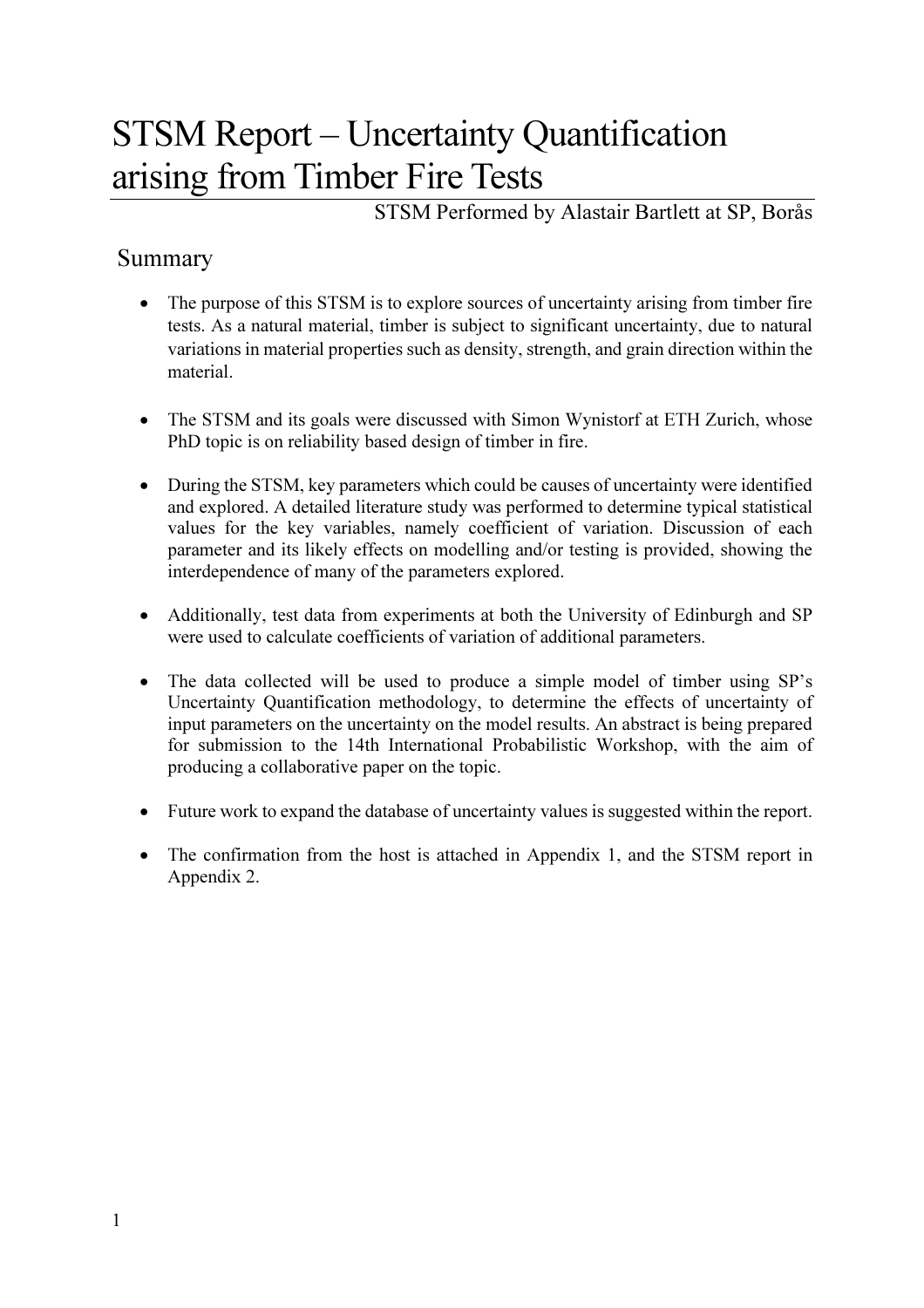

Fire Research +46 10 516 58 61 David.Lange@sp.se

# Appendix 1: Confirmation from host

### **Alastair Bartlett short term scientific mission COST FP 1404 – confirmation letter**

In the name of the host institution, SP Technical Research Institute of Sweden department of fire research, I the undersigned Dr David Lange confirm the successful completion of the STSM by Mr Alastair Bartlett within the scope of COST action FP1404.

The STSM took place between the  $22<sup>nd</sup>$  and the  $25<sup>th</sup>$  of February 2016.

The purpose of the STSM was to begin to evaluate the uncertainties arising in fire testing of timber structures. The outcome of the STSM is currently being compiled in a report to be submitted to the COST action.

Yours sincerely,

**SP Technical Research Institute of Sweden Fire Research - Fire Resistance**

 $\sim$   $\sim$   $\sim$ David Lange

#### **SP Technical Research Institute of Sweden**

SP Box 857 SE-501 15 BORÅS Sweden

Västeråsen Brinellgatan 4 SE-504 62 BORÅS

*Postal address Office location Telephone / Telefax E-mail / Internet Bank account Reg.number*  +46 10 516 50 00 +46 33 13 55 02

info@sp.se www.sp.se

6662-275 695 611 556464-6874

Svenska Handelsbanken SWIFT: HAND SE SS IBAN: se1560000000000275695611 *VAT number* SE556464687401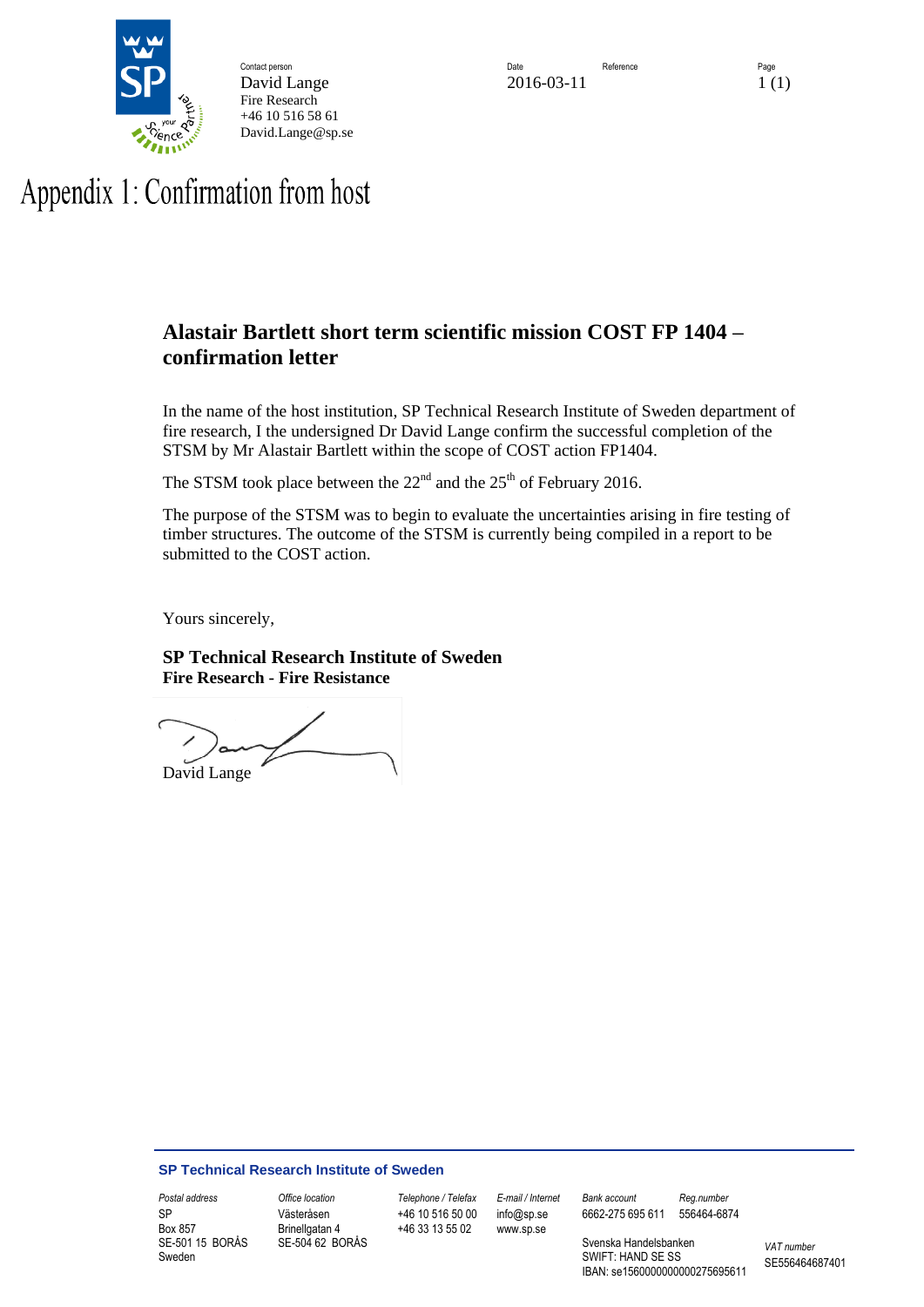## Appendix 2: STSM Report

## Table of Contents

| 1.          |
|-------------|
| 2.          |
|             |
|             |
|             |
|             |
|             |
|             |
|             |
| 3.          |
|             |
|             |
|             |
|             |
|             |
|             |
|             |
| $4_{\cdot}$ |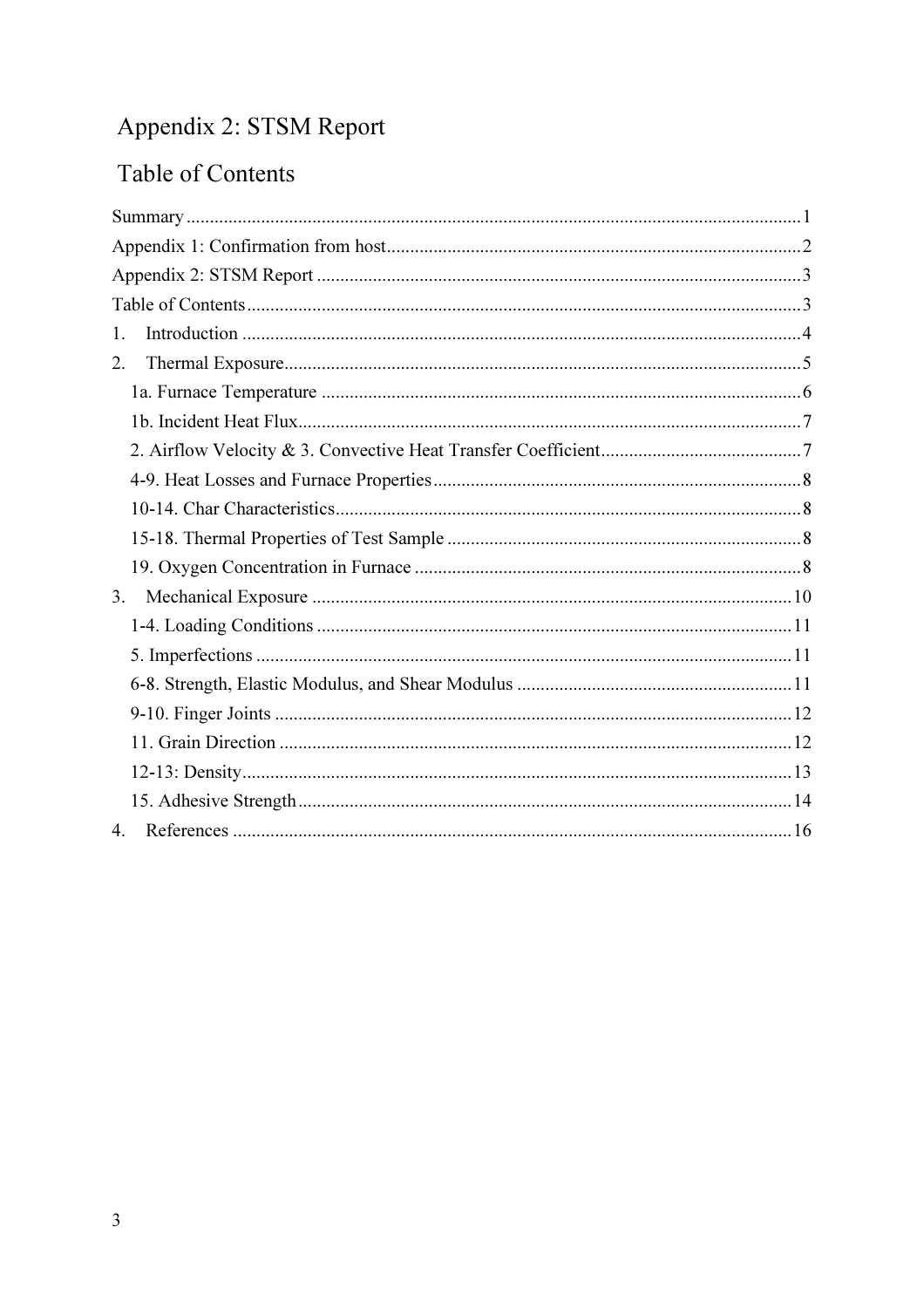### 1. Introduction

Without considering the effects of uncertainties in material and system properties, deterministic models can produce seemingly random behaviour, with small variations in input potentially having significant effects on the output(s). As many numerical and analytical models are often performed with minimal consideration of these uncertainties, designs risk being based on potentially inaccurate information. When modelling is performed in multiple stages using different tools, there is the further risk of uncontrolled propagation of these uncertainties.

Uncertainty Quantification (UQ) is the science of quantitatively characterising and reducing uncertainties in models and experiments. It aims to predict the relative probability of certain outcomes if some input parameters are unknown. Deterministic Sampling (DS) [1] is a relatively new method used for Uncertainty Quantification (UQ), as a more efficient alternative to brute-force Monte Carlo analysis. DS replaces a continuous probability density function with a set of discrete deterministic samples with the same statistical moments. Numerical and analytical models can thus be performed with uncertainties associated with a number of input parameters regarding thermal and mechanical exposure.

Numerous parameters which can affect the thermal and mechanical exposure were discussed, and are listed in Tables 1 and 2 for standard furnace tests as well as radiant panel tests and similar. Different numbers of parameters will require consideration depending on the analysis method used, or in modelling, depending on how detailed the model is. For each of these parameters, data from literature, as well as testing at both SP and the University of Edinburgh was used to calculated variability values, expressed dimensionlessly as a coefficient of variation (CoV). These values can then be used with DS to place bounds on the uncertainty of model outputs or test results. Due to SP's interests in UQ and large experience with furnace testing, a collaboration with SP was an ideal vehicle to pursue this area of research with a focus on timber elements and issues specific to this material.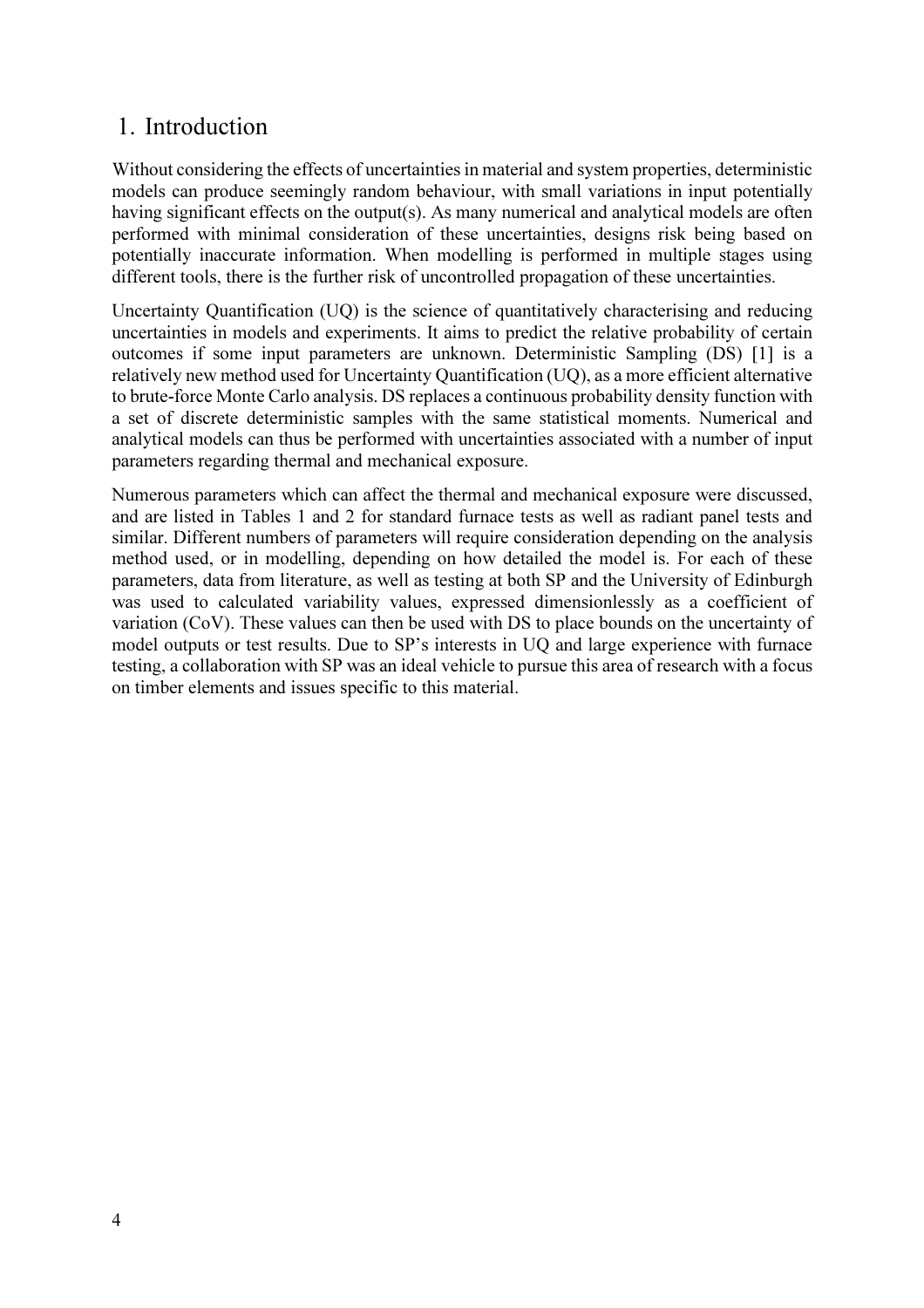## 2. Thermal Exposure

| #                       | <b>Furnace</b>                                      | Radiant<br>Panel/FPA  | Units               |                   | <b>Coefficient of Variation Values</b>                                                           |                                                                                                       |  |  |
|-------------------------|-----------------------------------------------------|-----------------------|---------------------|-------------------|--------------------------------------------------------------------------------------------------|-------------------------------------------------------------------------------------------------------|--|--|
| $\mathbf{1}$            | Furnace<br>temperature                              | Incident<br>heat flux | K                   | $kW/m^2$          | See Figure 1                                                                                     | $0.0008 - 0.0223$ <sup>1</sup> (H-TRIS)<br>$0.08631$ (radiant panel)<br>$0.0072 -$<br>$0.01921$ (FPA) |  |  |
| $\boldsymbol{2}$        | Airflow velocity                                    |                       | m/s                 |                   |                                                                                                  |                                                                                                       |  |  |
| $\overline{\mathbf{3}}$ | Convective heat transfer<br>coefficient             |                       | $\overline{W/m^2K}$ |                   |                                                                                                  |                                                                                                       |  |  |
| $\overline{\mathbf{4}}$ | Furnace<br>geometry                                 |                       |                     |                   |                                                                                                  |                                                                                                       |  |  |
| 5                       | Emissivity of test sample*                          |                       | $\overline{a}$      |                   |                                                                                                  |                                                                                                       |  |  |
| 6                       | Heat losses*                                        |                       | kW/m <sup>2</sup>   |                   |                                                                                                  |                                                                                                       |  |  |
| 7                       | Thermal<br>conductivity<br>of furnace<br>walls      |                       | W/mK                |                   |                                                                                                  |                                                                                                       |  |  |
| 8                       | Specific<br>heat<br>capacity of<br>furnace<br>walls |                       | J/kgK               |                   |                                                                                                  |                                                                                                       |  |  |
| 9                       | Density of<br>furnace<br>walls                      |                       | kg/m <sup>3</sup>   |                   |                                                                                                  |                                                                                                       |  |  |
| 10                      | Char crack width*                                   |                       | mm                  |                   |                                                                                                  |                                                                                                       |  |  |
| 11                      | Char crack spacing*                                 |                       | mm                  |                   |                                                                                                  |                                                                                                       |  |  |
| 12                      | Char oxidation rate*                                |                       |                     | mm/min            |                                                                                                  |                                                                                                       |  |  |
| 13                      | Char density                                        |                       |                     |                   | $0.06002$ (redwood)<br>$0.11432$ (southern pine)<br>$0.0894^2$ (red oak)<br>$0.07042$ (basswood) |                                                                                                       |  |  |
| 14                      | Corner rounding                                     |                       | mm                  |                   |                                                                                                  |                                                                                                       |  |  |
| 15                      | Thermal conductivity of<br>test sample*             |                       |                     | W/mK              |                                                                                                  |                                                                                                       |  |  |
| 16                      | Specific heat capacity of<br>test sample*           |                       |                     | J/kgK             |                                                                                                  |                                                                                                       |  |  |
| 17                      | Local density variations in<br>test sample*         |                       |                     | kg/m <sup>3</sup> | See Table 2                                                                                      |                                                                                                       |  |  |
| 18                      | Heat of combustion                                  |                       |                     | MJ/kg             | $0.11702$ (redwood)<br>$0.15302$ (southern pine)<br>$0.0970^2$ (red oak)<br>$0.06642$ (basswood) |                                                                                                       |  |  |
| 19                      | Oxygen concentration                                |                       | $\frac{0}{0}$       |                   |                                                                                                  |                                                                                                       |  |  |
|                         | <i>temperature-dependent</i>                        |                       |                     |                   |                                                                                                  |                                                                                                       |  |  |

Table 1: Parameters Affecting Thermal Exposure

<sup>1</sup>Testing at University of Edinburgh

 ${}^{2}$ Reference [2]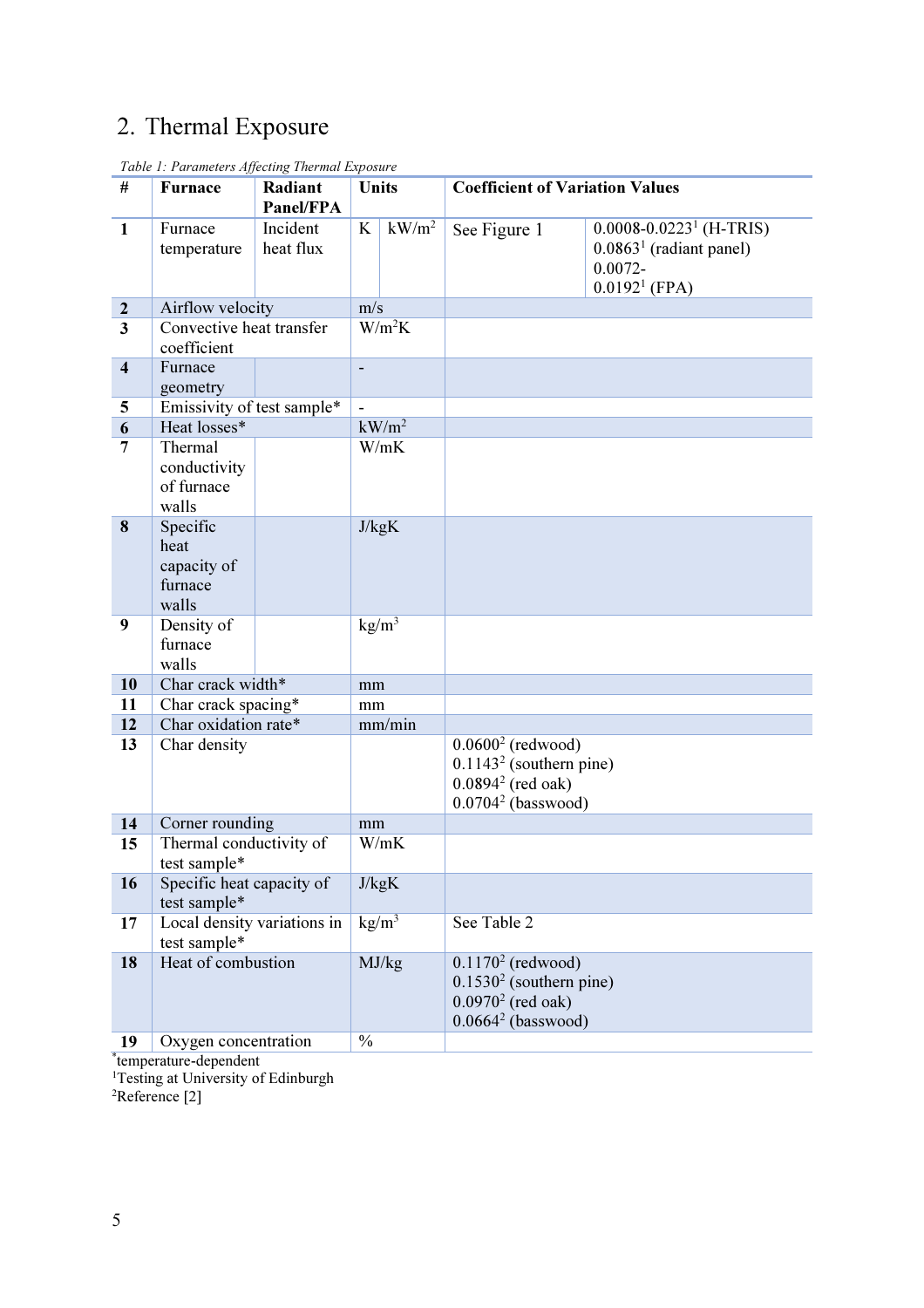#### 1a. Furnace Temperature

BS EN 1363-1:2012 [3] states that "there are many factors which can affect the result of a fire resistance test. Those concerned with the variability of the specimen including its materials, manufacture and installation are not related to the uncertainty of measurement. Of the remainder, some, such as the different thermal dose provided by different furnaces, are much more significant than others such as the accuracy of calibration of the data logging system. Because of the very labour intensive nature of the test, many of the factors that have a bearing on the result are operator-dependent. The training, experience and attitude of the operator is thus crucial to eliminate such variables which can significantly affect the degree of uncertainty of measurement. Unfortunately, it is not possible to numerically quantify these factors and therefore any attempt to determine uncertainty of measurement that does not take into account operator-dependent variables is of limited value." Therefore in the following analysis, operatordependent variables will be taken into account as much as possible.

A key variable which depends on operator experience is the measured temperature inside the furnace, which is defined as the average temperature of a number of plate thermometers. The temperature is varied by controlling the rate of gas flow from the burners, and it is up to the operator to adjust this as necessary to follow standard heating curves. Figure 1 shows temperature-time data for two furnace tests carried out under the ISO-834 temperature-time curve. The start of test furnace is subject to large uncertainties in temperature, as the operator has to make adjustments to follow the rapid heating of the curve. Due to the slow response time of plate thermometers, it is very difficult to follow exactly the heating curve in this phase. The portion of a test prior to formation of a char layer has previously been found to be the part in which the heating regime plays the most significant role [4], and so uncertainties in the thermal exposure prior to the formation of a char layer can significantly affect the final char depth. It can be seen from Figure 1 that the uncertainties for plate thermometers and thermocouples are quite similar, with the uncertainty for a thermocouple perhaps being slightly higher. It should be considered however, that since thermocouples have lower thermal mass and thus a faster thermal response, they will capture variations in temperature better than a plate thermometer, as it will capture convective effects and due its small size be less affected by radiation, whereas a plate thermometer will give a more stable temperature.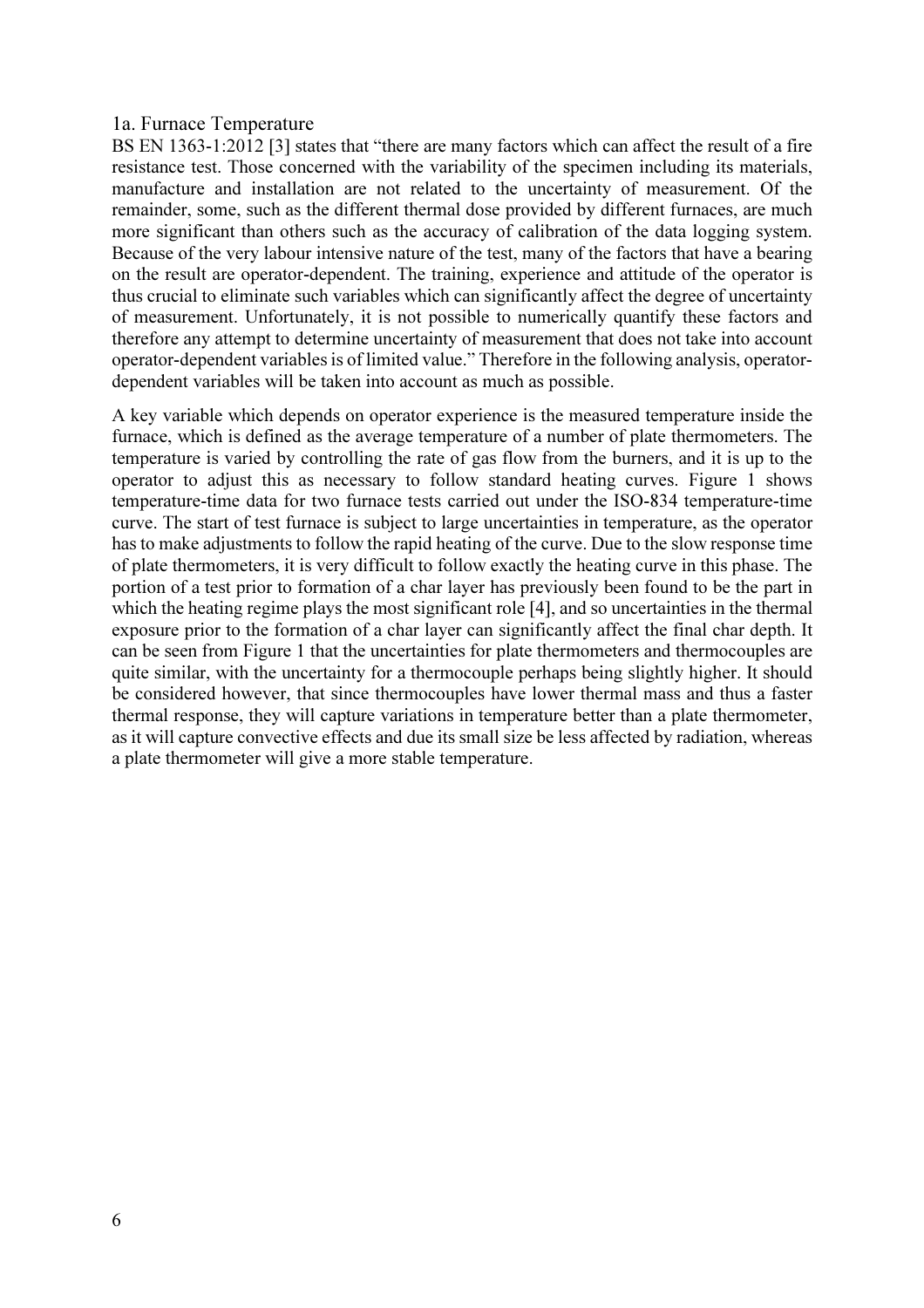

Figure 1: Temperature data for two furnace tests as measured by thermocouples and plate thermometers, showing coefficients of variation for each

#### 1b. Incident Heat Flux

Incident heat flux for testing methods using radiant panels such as H-TRIS [5], or standard testing equipment such as the cone calorimeter or the Fire Propagation Apparatus (FPA) is typically measured using a water-cooled Schmidt Boelter heat flux gauge. From tests and calibration performed at the University of Edinburgh, uncertainty can easily be quantified on these measurements. The coefficient of variation was found to be between 0.0008 and 0.0223 for H-TRIS, around 0.0863 for a horizontally orientated radiant panel (in which convection will play a greater role due to the hot gases from the panel rising, thus increasing uncertainty as discussed above), and for the infrared lamps of the FPA, varying linearly with heat flux from around 0.0072 at  $35 \text{kW/m}^2$  to around 0.0192 at 14kW/m<sup>2</sup>. Part of this variability will come from the heat flux gauges themselves, and some from the apparatus. The uncertainty arising from the heat flux gauge can be easily quantified with data from heat flux gauge calibrations.

#### 2. Airflow Velocity & 3. Convective Heat Transfer Coefficient

Airflow velocity is a vital parameter for calculation of the convective heat transfer, which in turn is key to understanding heat transfer to a test sample. In a furnace, airflow is very turbulent, and thus it is very difficult to obtain estimates of airflow velocity, which will vary significantly through the space of the furnace. Consequently, the convective heat transfer coefficient will also vary spatially within the furnace, resulting in temporal and spatial distribution in convective heating and/or cooling, both to the plate thermometers, and to the test sample. Häggkvist et al. [6] present a method for calculating incident heat radiation to the sample based on plate thermometer measurements, and acknowledge the uncertainties caused by the airflow conditions. Whilst they were able to create a model calculating the incident radiative heat flux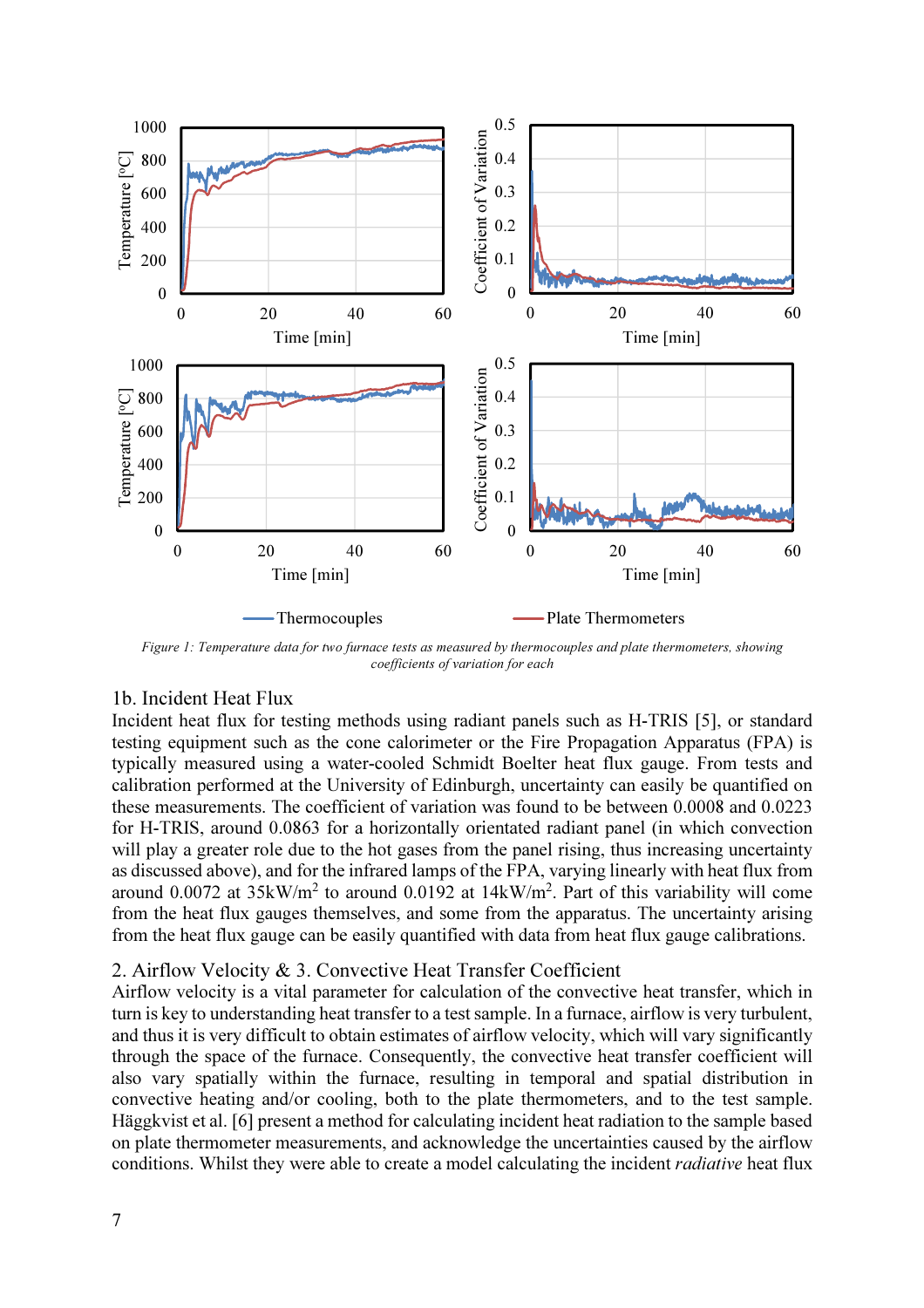to a good degree of accuracy, the convective heat exchange may dominate in some furnace tests, remains a significant source of uncertainty. This is also a very difficult parameter to quantify; to do so would require numerous measurements of airflow velocity inside a furnace during a test, and assessing the variation between these values. The effect of convective vs. radiative heat transfer has been identified in discussions as a major source of uncertainty in furnace testing. As mentioned above, for the same plate thermometer readings, differences in convective heating may result in significantly different heat exposure to the test specimen. Significant further work is needed to measure airflow conditions inside a furnace and to place bounds on their variability.

In radiant panel tests, such as H-TRIS, the dominant mode of heat transfer is radiation, with very low coefficients of variation as shown in Table 1. As such, the airflow velocity only effects the convective heat losses from the sample, and much of this uncertainty is mitigated. However, the convective heat transfer from the sample still requires consideration to accurately estimate the net heat exposure to the sample. Empirical expressions for convective heat transfer from a flat surface are available in [7], however these are still subject to uncertainties such as uniformity of the gas flow which are difficult to quantify, and further work is needed in this area.

#### 4-9. Heat Losses and Furnace Properties

One factor affecting this initial heating phase is the furnace geometry and thermal inertia. This will govern the rate of heat transfer into the furnace walls, and affect how much of the heat put into the furnace from the burners acts to increase the furnace temperatures. Whilst these properties are implicitly included in the furnace temperature measurements, and for the majority of applications furnace properties may not be needed, they may require consideration in more detailed models, and should also be considered as a potential method to reduce variability between furnaces, as currently the only requirement for furnace walls is a density less than 1000kg/m<sup>3</sup> [3]. These properties are thus crucial to consider when modelling heat transfer to the sample.

#### 10-14. Char Characteristics

Several factors relating to the char properties are included in Table 1. Again, for many analyses explicit consideration may not be necessary, but will be necessary for thermal modelling. Whilst data for char density variability are available for several species [2], data for other properties such as char crack depth, width and spacing are not widely available. These can be easily obtained after large-scale testing either by direct measurement or image analysis, and it is recommended that values be obtained from future testing to quantify both typical values and expected variation.

#### 15-18. Thermal Properties of Test Sample

Thermal properties of the test sample are vital for any thermal modelling. These properties are well known to vary as a function of temperature [8, 9], and a wide range are available in the literature. Similarly to mechanical properties, discussed later in this report, understanding which thermal properties to use in which scenarios is vital to reducing the uncertainty in thermal modelling.

#### 19. Oxygen Concentration in Furnace

Oxygen concentration has been shown to have a significant effect on charring behaviour and thus thermal response [10-14]. Quantification of the variability is thus important to understand its influence on thermal response of the timber specimen. Babrauskas [13] found that in furnace tests, typical oxygen concentration varies from  $4\%$  to  $10\%$ , and that charring rate at  $4\%$  O<sub>2</sub> is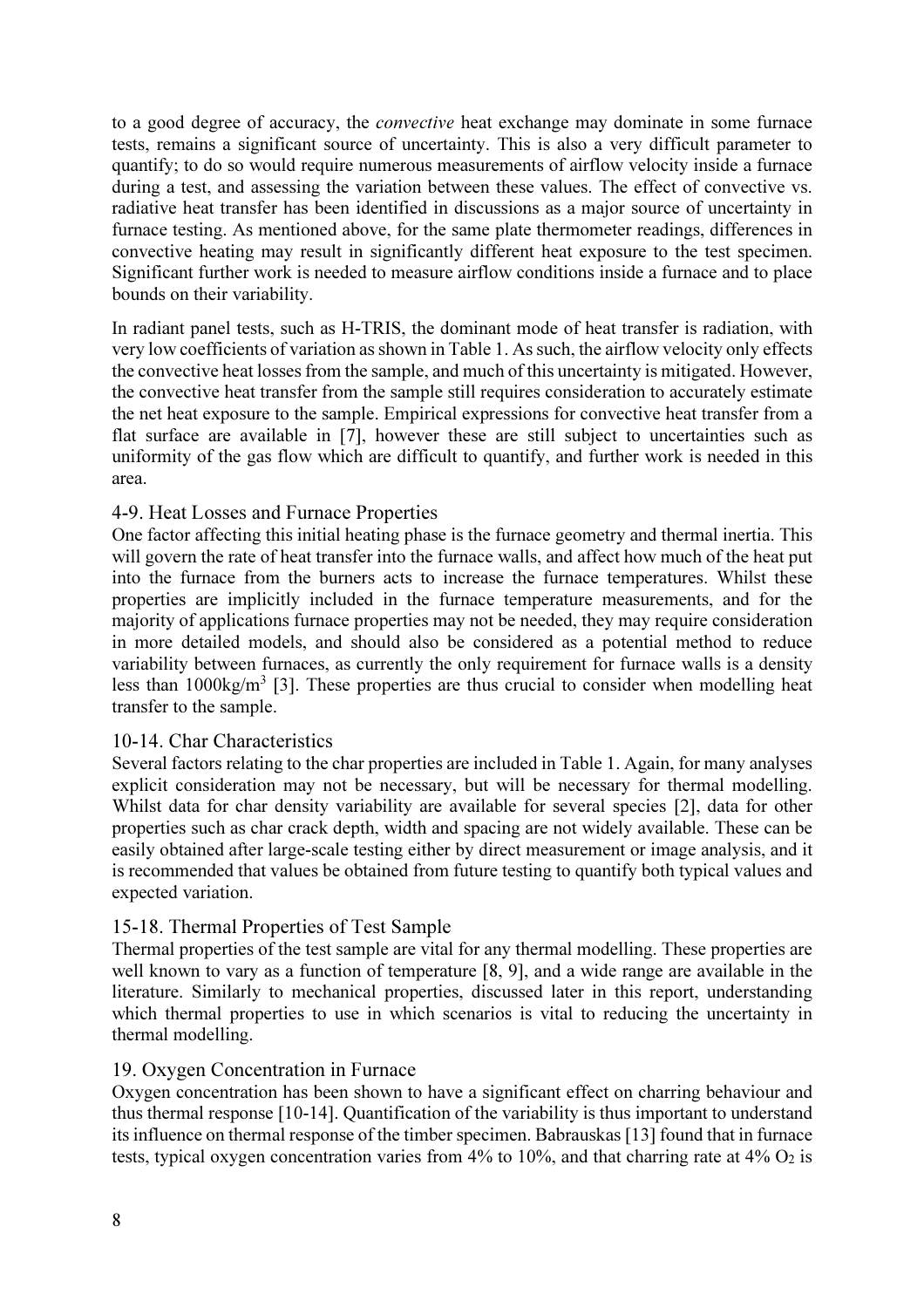around 33% lower than at  $10\%$  O<sub>2</sub>. Variability during a test and also between different furnaces should be explored to place bounds on this parameter.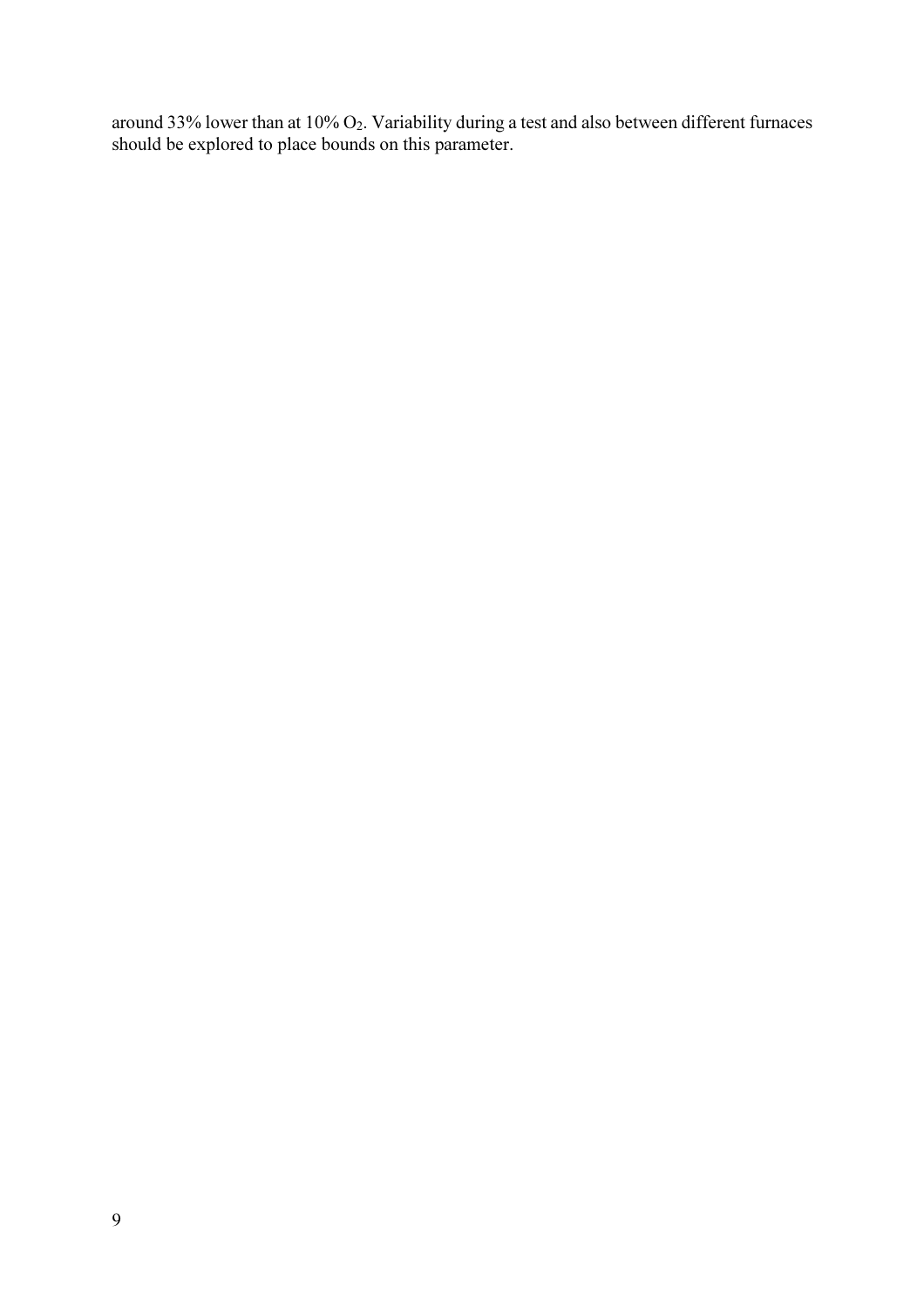## 3. Mechanical Exposure

| $\#$                    | <b>Parameter</b>                               | Units             | <b>Coefficient of Variation Values</b>                                                                                                                                                                                                                                                                                                                                                              |
|-------------------------|------------------------------------------------|-------------------|-----------------------------------------------------------------------------------------------------------------------------------------------------------------------------------------------------------------------------------------------------------------------------------------------------------------------------------------------------------------------------------------------------|
| $\mathbf{1}$            | Applied load                                   | kN                |                                                                                                                                                                                                                                                                                                                                                                                                     |
| $\mathbf{2}$            | Support conditions                             |                   |                                                                                                                                                                                                                                                                                                                                                                                                     |
| 3                       | Loading positions                              | m                 |                                                                                                                                                                                                                                                                                                                                                                                                     |
| $\overline{\mathbf{4}}$ | Loading angle                                  | $\circ$           |                                                                                                                                                                                                                                                                                                                                                                                                     |
| 5                       | Imperfections                                  | $%$ , mm          |                                                                                                                                                                                                                                                                                                                                                                                                     |
| 6                       | Strength*                                      | MPa               | $0.1711$ (Class 302-24, 4-ply)<br>$0.2541$ (Class L1, 4-ply)<br>$0.1901$ (Class 302-24, 8-ply)<br>$0.1431$ (Class L1, 8-ply)<br>$0.1851$ (Class 302-24, 10-ply)<br>$0.1681$ (Class L1, 10-ply)<br>$0.12322$ (CLT, 5-ply)<br>0.220 <sup>3</sup> (Glu-lam, 5-ply, 130x420mm)<br>0.279 <sup>3</sup> (Glu-lam, 5-ply, 92x400mm)                                                                         |
| 7                       | Elastic Modulus*                               | GPa               | $0.1393$ (Glu-lam, 5-ply, 54x380mm)<br>$0.55801$ (Class 301A, random)<br>$0.37781$ (Class L1, random)<br>$0.38451$ (Class L2, random)<br>$0.88771$ (Class 301A, weak)<br>$0.45591$ (Class L1, weak)<br>$0.5040$ <sup>1</sup> (Class L2, weak)<br>$0.05763$ (CLT, 3- and 5-ply)<br>0.0293 <sup>4</sup><br>$0.0082 - 0.01145$ (CLT, within 1 sample)<br>$0.05272$ (CLT, 5-ply)<br>$0.08296$ (Glu-lam) |
| $\bf{8}$                | Shear Modulus*                                 | GPa               | $0.1165^6$ (Glu-lam)                                                                                                                                                                                                                                                                                                                                                                                |
| 9                       | Finger joint strength*                         | MPa               |                                                                                                                                                                                                                                                                                                                                                                                                     |
| 10                      | Finger joint positions                         | m                 |                                                                                                                                                                                                                                                                                                                                                                                                     |
| 11                      | Grain direction                                | $\circ$           | SD: 0.366°-1.54°                                                                                                                                                                                                                                                                                                                                                                                    |
| 12                      | Bulk Density*                                  | $\text{kg/m}^3$   | $0.02474$ (5400mm x 265mm x 150mm)<br>$0.01695$ (2000mm x 300mm x 100mm beams)<br>$0.0337 - 0.3845$ (300mm x 150mm x 120mm)<br>$0.057$ (unspecified dimensions)                                                                                                                                                                                                                                     |
| 13                      | Local density<br>variations in test<br>sample* | kg/m <sup>3</sup> | $0.04664$ (50mm x 265mm x 250mm)<br>$0.04345$ (85mm x 85mm x 100mm)<br>$0.08065$ (40mm x 40mm x 30mm)                                                                                                                                                                                                                                                                                               |
| 14                      | Moisture Content*                              | $\frac{0}{0}$     | 0.0398 <sup>4</sup><br>$0.0345^{5}$<br>$0.12^{7}$                                                                                                                                                                                                                                                                                                                                                   |
| 15                      | Adhesive strength*                             | MPa               |                                                                                                                                                                                                                                                                                                                                                                                                     |

Table 2: Parameters Affecting Mechanical Exposure

\*Temperature-dependent

<sup>1</sup>Reference [15]: "Random" samples taken from any location in a beam, "weak" samples representing minimum quality timber. Strength values modulus of rupture from ambient temperature flexural tests.

 $2R$ eference [16]: Strength and MoE values from ambient temperature flexural tests.

 ${}^{3}$ Reference [17]

<sup>4</sup>Testing at SP

<sup>5</sup>Testing at University of Edinburgh

<sup>6</sup>Reference [18]

<sup>7</sup>Reference [19]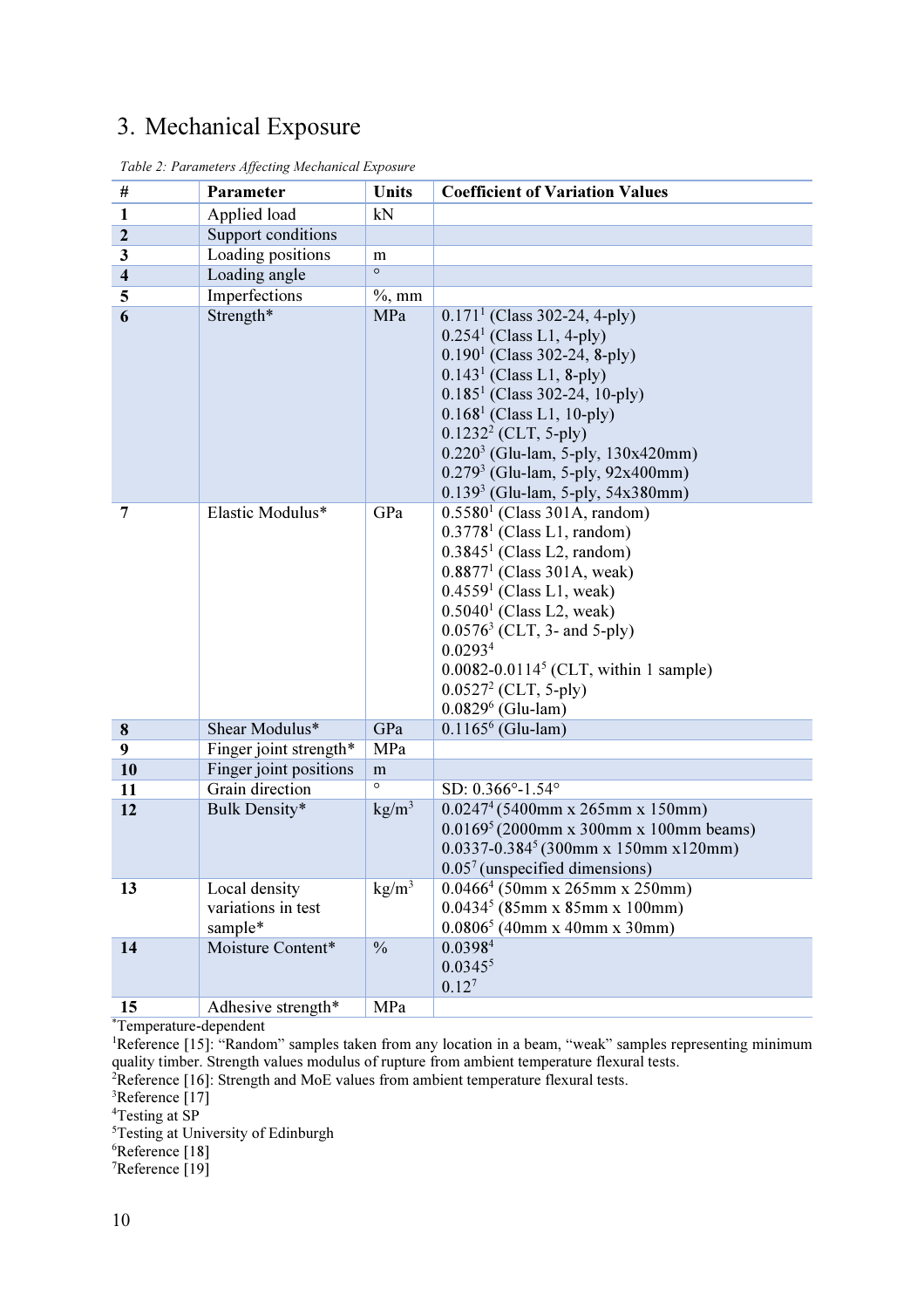#### 1-4. Loading Conditions

BS EN 1363-1:2012 specifies that the load must be maintained to  $\pm$ 5% of its specified value.

Errors in the loading positions will affect the applied bending moment. Whilst such errors are likely to be small, actual loading positions should be measured to place bounds on the uncertainty for this parameter.

Errors in the loading angle can produce unwanted torsion or axial loading effects, which will affect the failure criteria of the member, and in the case of torsion in a furnace, may transfer loads into additional members being tested in the same furnace.

#### 5. Imperfections

Imperfections present in a specimen can affect the local density, as well as the local thermal and mechanical properties, which have each been discussed elsewhere within this report. The effects of imperfections are captured globally with structural testing, but quantifying the amount of imperfections (such as knots or voids) in a sample may help in understanding the variations in density and mechanical properties within a sample. This is achieved to some extent through grading, but as this is a visual process is somewhat subjective.

#### 6-8. Strength, Elastic Modulus, and Shear Modulus

The uncertainties in the ambient temperature strength of a test specimen are important to consider for mechanical analyses, and for understanding the expected range of mechanical properties for a given element. Bender et al. provide statistical analysis on a selection of glulam beams, with elastic moduli measured by flatwise vibration, providing separate analyses for three different timber strength classes: 302-24, L1, and L2, and for "random" and "weak" samples, representing near-minimum quality specimens. Bender et al. fit Weibull distributions to each of these six data sets, from which the coefficients of variation can be calculated. From bending tests, coefficients of variation for modulus of rupture were provided. These data are available in Table 2.

These data gave very high CoV values when compared to the other data in the table. Typical CoV values are around 0.1 to 0.3 for bending strength, and 0.03 to 0.06 for modulus of elasticity, discounting the values of Bender et al. It is noteworthy that the uncertainty is around an order of magnitude higher for bending strength than it is for elastic modulus.

Only one source was found for shear modulus, Hansen and Oleson [18]. Their data gives a value of 0.1165, compared to 0.0829 for elastic modulus.

The strength reductions at elevated temperature are also subject to much uncertainty, as illustrated in the wide range of temperature-dependent elastic moduli shown in Figure 2 [20- 31]. This was identified as a key area of uncertainty for model inputs in the workshop on numerical simulation of timber in fire in Ljubljana in January. From the values in Figure 2, the coefficient of variation in relative elastic modulus at 100°C is 0.2826, which is very high. Understanding which mechanical reductions to use in which scenarios is a vital first step to reducing this uncertainty.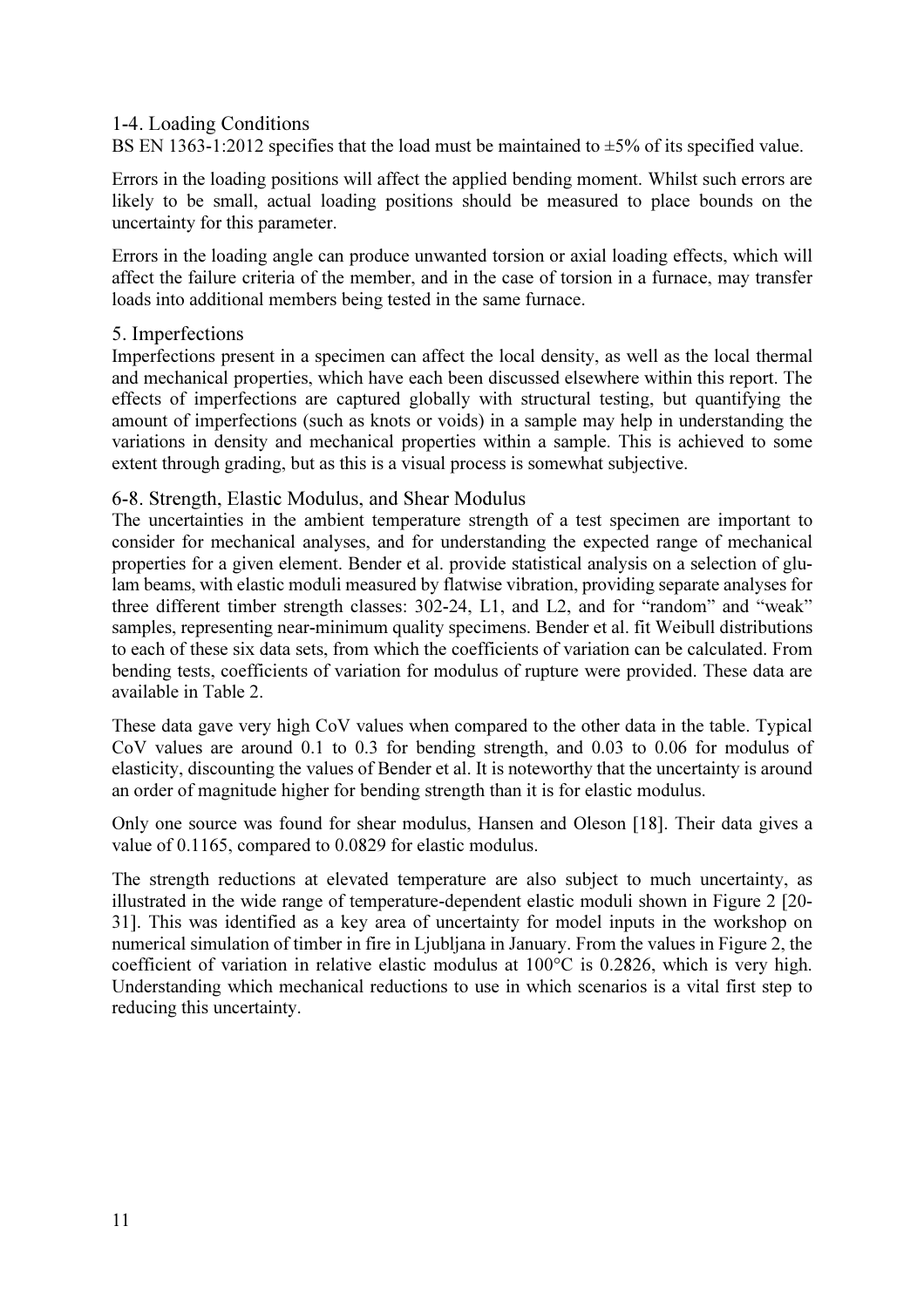

Figure 2: Temperature-dependent elastic moduli from different researchers

#### 9-10. Finger Joints

As well as the strength of the timber itself, the strength, location and number of finger joints is important to consider, as these will have different properties to the timber itself. Numerous tests on finger joints should be undertaken to obtain values for the uncertainty in their strength and failure modes.

#### 11. Grain Direction

Grain direction has a significant effect on structural properties; with elastic modulus parallel to the grain approximately thirty times that perpendicular [32], thus the grain angle will influence the material properties. In a timber sample, there will be slight variations in the grain angle such that not all grains will run exactly parallel, either to each other or to the tensile or compressive stresses. This is illustrated in Figure 3. Whilst from visual observations alone this variation appears small, it will account for some of the variability in mechanical properties, and variation should be quantified. Performing some basic angle measurements gives a standard deviation of 0.366° and 1.54° for the samples shown in Figure 3. (Calculating CoV for this parameter is meaningless, as it is entirely dependent on where the angle is measured from; with an average angle of  $0^{\circ}$ , this would give a CoV of  $\infty$ .)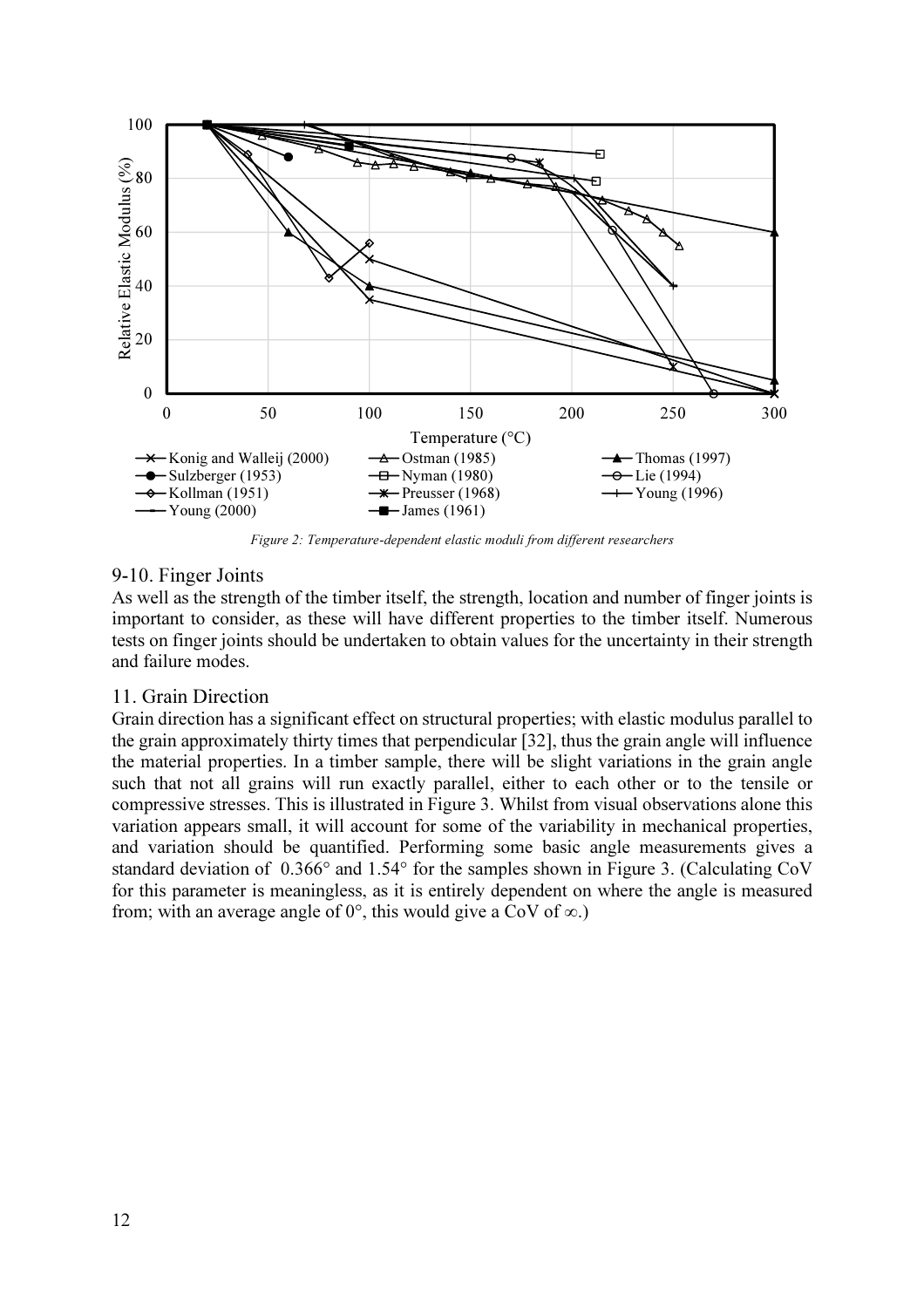

Figure 3: Grain direction variation in CLT samples with low (left) and high (right) variability

#### 12-13: Density

Due to the manner in which wood grows, at varying rates depending on time of the year amongst other variables, density will vary significantly within timber samples [11, 33-35]. On small scales, density variation will be very large, with variations being "averaged out" over larger samples. For the values referenced in Table 2, the coefficient of variation is plotted against sample volume in Figure 4. This provides a useful starting point for estimating the density variability when modelling at different scales. Density is known to effect charring rate [2, 4, 11, 29, 35-55] and mechanical properties [42], and thus uncertainty in the sample density can have an effect on the uncertainty in charring rate and structural analyses.



Figure 4: Coefficient of Variation of density as a function of sample size

#### 14. Moisture Content

Moisture content affects the mechanical properties of timber [56]. Values from the University of Edinburgh and SP of moisture content at various places within a sample found coefficients of variation from around 0.034 to 0.040, showing good agreement between the two laboratories for different samples. Frangi and Fontana [19] found significantly higher variation of 0.12 for glued-laminated timber beams, although these were taken from a wider range of different samples.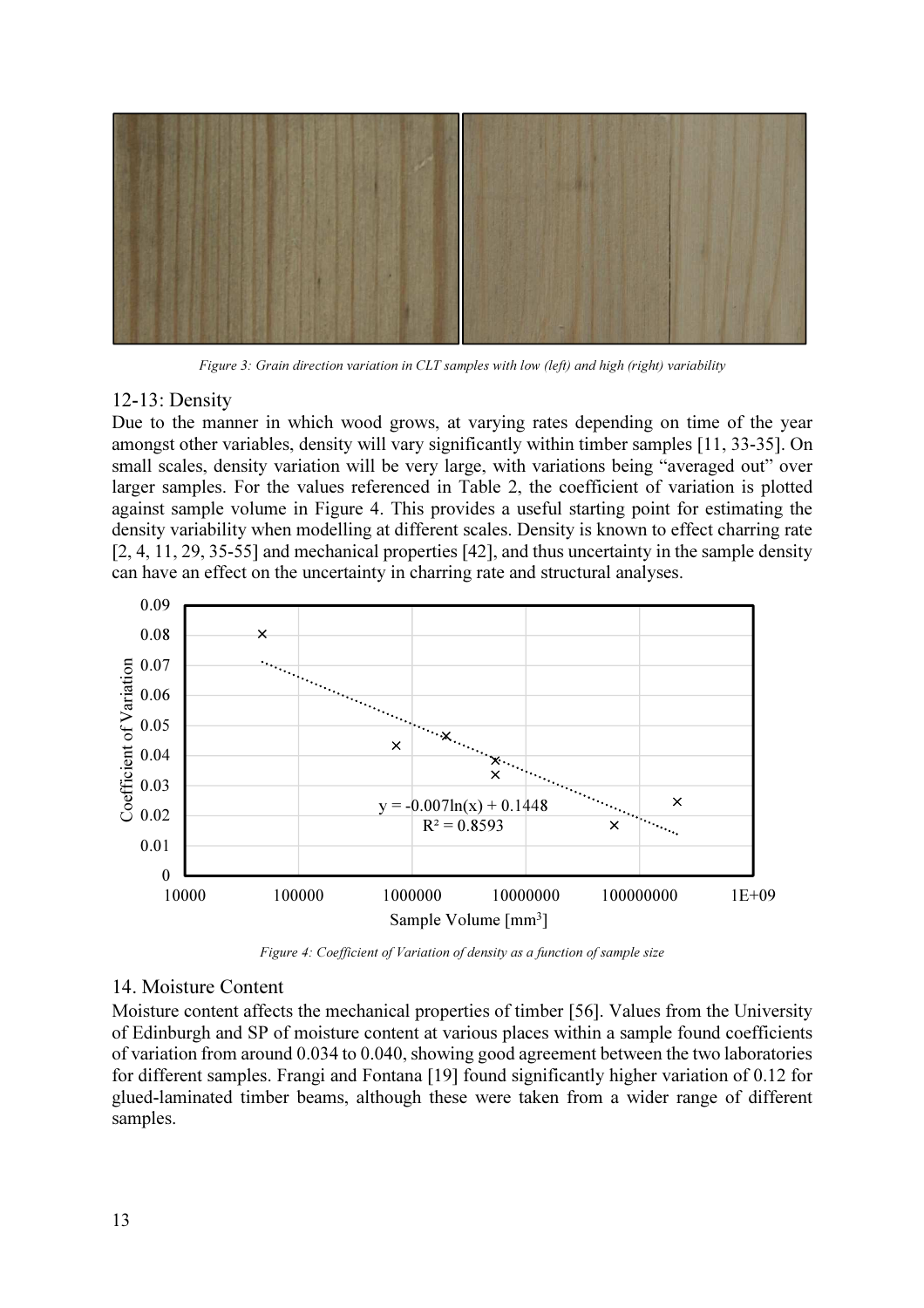#### 15. Adhesive Strength

The adhesive properties, particularly at elevated temperature, have a significant effect on the failure mechanism of a timber sample [57], and the effects of different adhesives are currently not fully understood. This makes estimation of the uncertainty associated with adhesive bond strength at elevated temperatures impossible to estimate. In order to understand this, testing of adhesive properties at fire temperatures should be prioritised in order to be able to better predict a wider range of failure modes. Without detailed knowledge of temperature-dependent adhesive properties, certain failure modes (such as rolling shear) may go unpredicted, resulting in significant errors in predicted failure load.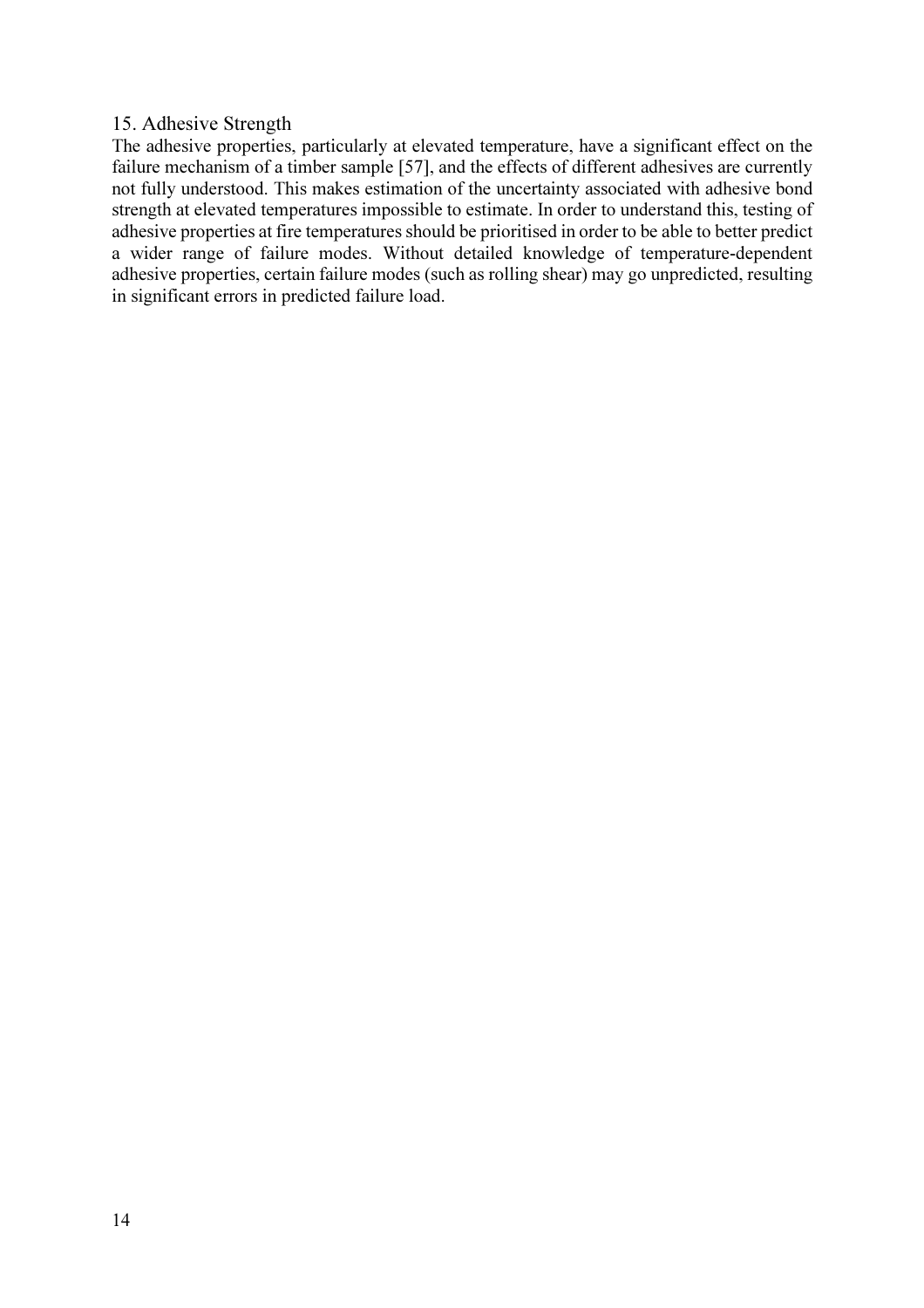## 4. Conclusions and Future Work

The report has identified and described 34 parameters whose uncertainties can influence the results of tests or models of timber elements subjected to fire. Where available, data has been analysed to provide coefficients of variation for these parameters. Where the information is not available, the approach should be the same – if a parameter is likely to influence the outputs, then values should be recorded during tests and the data analysed to find coefficients of variation.

From coefficients of variation, the standard deviation can be calculated, and then error bounds placed on each parameter according to the confidence limits required (e.g. 95% within 2 standard deviations from the mean).

A model based on the data collected in this study is being prepared in collaboration between the University of Edinburgh and SP based on SP's uncertainty quantification method, which will be the subject of a future joint publication.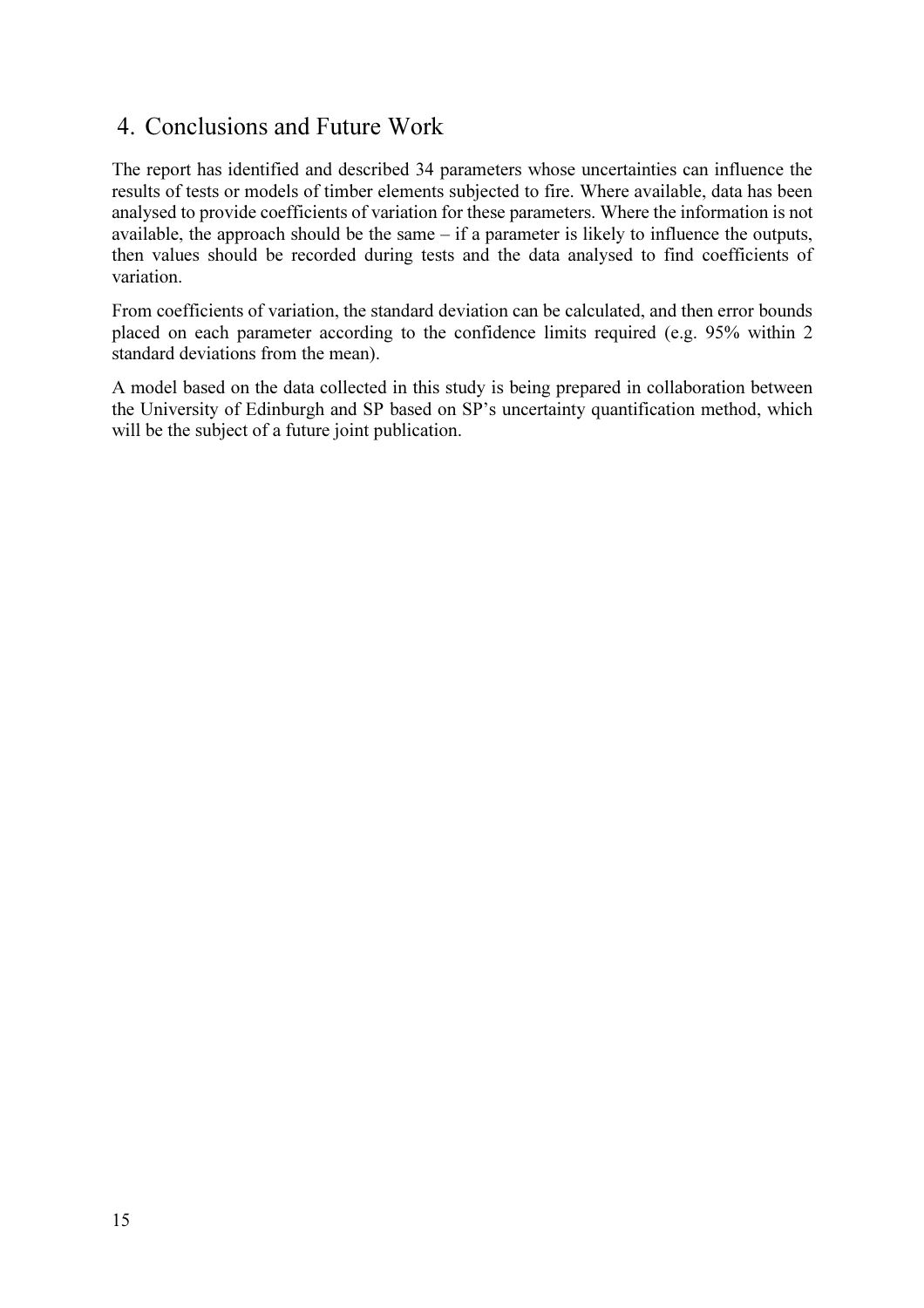### 5. References

- [1] Hessling, J. P. (2013) Deterministic sampling for propagating model covariance. SIAM/ASA Journal on Uncertainty Quantification, 1(1), pp. 297-318.
- [2] Tran, H. C. and White, R. H. (1992) Burning rate of solid wood measured in a heat release rate calorimeter. Fire and materials, 16(4), pp. 197-206.
- [3] BSI (2012) BS EN 1363-1:2012 : Fire resistance tests. in Part 1. General requirements, London: British Standards Insititution.
- [4] Bartlett, A., Hadden, R., Bisby, L. and Law, A. (2015) Analysis of cross-laminated timber charring rates upon exposure to non-standard heating conditions. In Paper Presented to the Fire and materials, San Francisco,  $CA$
- [5] Maluk, C. and Bisby, L. (2012) 120 years of structural fire testing: Moving away from the status quo.
- [6] Häggkvist, A., Sjöström, J. and Wickström, U. (2013) Using plate thermometer measurements to calculate incident heat radiation. Journal of fire sciences, 31(2), pp. 166-177.
- [7] Incropera, F. and DeWitt, D. (2002) Fundamentals of Heat and Mass Transfer, 5th ed., New York: John Wiley and Sons.
- [8] Murty Kanury, A. and Blackshear Jr, P. L. (1970) Some considerations pertaining to the problem of woodburning. Combustion Science and Technology, 1(5), pp. 339-356.
- [9] Hakkarainen, T. (2002) Post-flashover fires in light and heavy timber construction compartments. Journal of fire sciences, 20(2), pp. 133-175.
- [10] Mikkola, E. (1991) Charring of wood based materials. in Fire Safety Science-Proceedings of the Third International Symposium. London: Elsevier Applied Science. pp. 547-556.
- [11] Collier, P. C. R. (1992) Charring rates of timber, Building Research Association of New Zealand.
- [12] Cedering, M. (2006) Effect on the charring rate of wood in fire due to oxygen content, moisture content and wood density. in Proceedings of the Fourth International Conference Structures in Fire (SiF'06).
- [13] Babrauskas, V. (2005) Charring rate of wood as a tool for fire investigations. Fire Safety Journal, 40(6), pp. 528-554.
- [14] Kashiwagi, T., Ohlemiller, T. and Werner, K. (1987) Effects of external radiant flux and ambient oxygen concentration on nonflaming gasification rates and evolved products of white pine. Combustion and Flame, 69(3), pp. 331-345.
- [15] Bender, D. A., Woeste, F. E., Schaffer, E. L. and Marx, C. M. (1985) Reliability formulation for the strength and fire endurance of glued-laminated beams. Forest Products Laboratory, Research Paper FPL 460.
- [16] Fragiacomo, M., Menis, A., Clemente, I., Bochicchio, G. and Ceccotti, A. (2012) Fire Resistance of Cross-Laminated Timber Panels Loaded Out of Plane. Journal of Structural Engineering, 139(12).
- [17] Schaffer, E. L., Marx, C. M., Bender, D. A. and Woeste, F. E. (1986) Strength validation and fire endurance of glued-laminated timber beams.
- [18] Hansen, F. T. and Olesen, F. B. (1992) Full-scale tests on loaded glulam beams exposed to natural fires. Aalborg Universitetscenter, Aalborg.
- [19] Frangi, A. and Fontana, M. (2003) Charring rates and temperature profiles of wood sections. Fire and materials, 27(2), pp. 91-102.
- [20] König, J. and Walleij, L. (2000) Timber frame assemblies exposed to standard and parametric fires: part 2: a design model for standard fire exposure. Rapport-Institutet för Träteknisk Forskning, (0001001), pp. 1-76.
- [21] Janssens, M. (1997) A Method for Calculating the Fire Resistance of Exposed Timber Decks. in 5th International Symposium on Fire Safety Science,Melbourne, Australia.
- [22] Thomas, G. C. (1997) Fire Resistance of Light Timber Framed Walls and Floors. Unpublished PhD, University of Canterbury.
- [23] Nyman, C. (1980) The effect of temperature and moisture on the strength of wood and glue joists. Technical Research Centre of Finland (VTT). Report Forest Products Lab, (6).
- [24] Kollmann, F. (1951) Über das mechanische Verhalten von Kiefernholz bei Biegung und Temperaturen zwischen 20 und 100 C. Svenska Träforskningsinstitutet, Trätekniska Avdelningen, Meddelande, 22.
- [25] Young, S. (2000) Structural Modelling of Plasterboard-Clad, Light Timber. Unpublished, Victoria University of Technology.
- [26] James, W. L. (1961) Effect of temperature and moisture content on: Internal friction and speed of sound in Douglas-fir. Forest Prod. J, 11(9), pp. 383-390.
- [27] Östman, B.-L. (1985) Wood tensile strength at temperatures and moisture contents simulating fire conditions. Wood science and technology, 19(2), pp. 103-116.
- [28] Sulzberger, P. H. (1953) The effect of temperature on the strength of wood, plywood and glued joints.
- [29] Lie, T. (1994) Structural fire protection, manuals and reports on engineering practice, No. 78. ASCE, New York, NY.